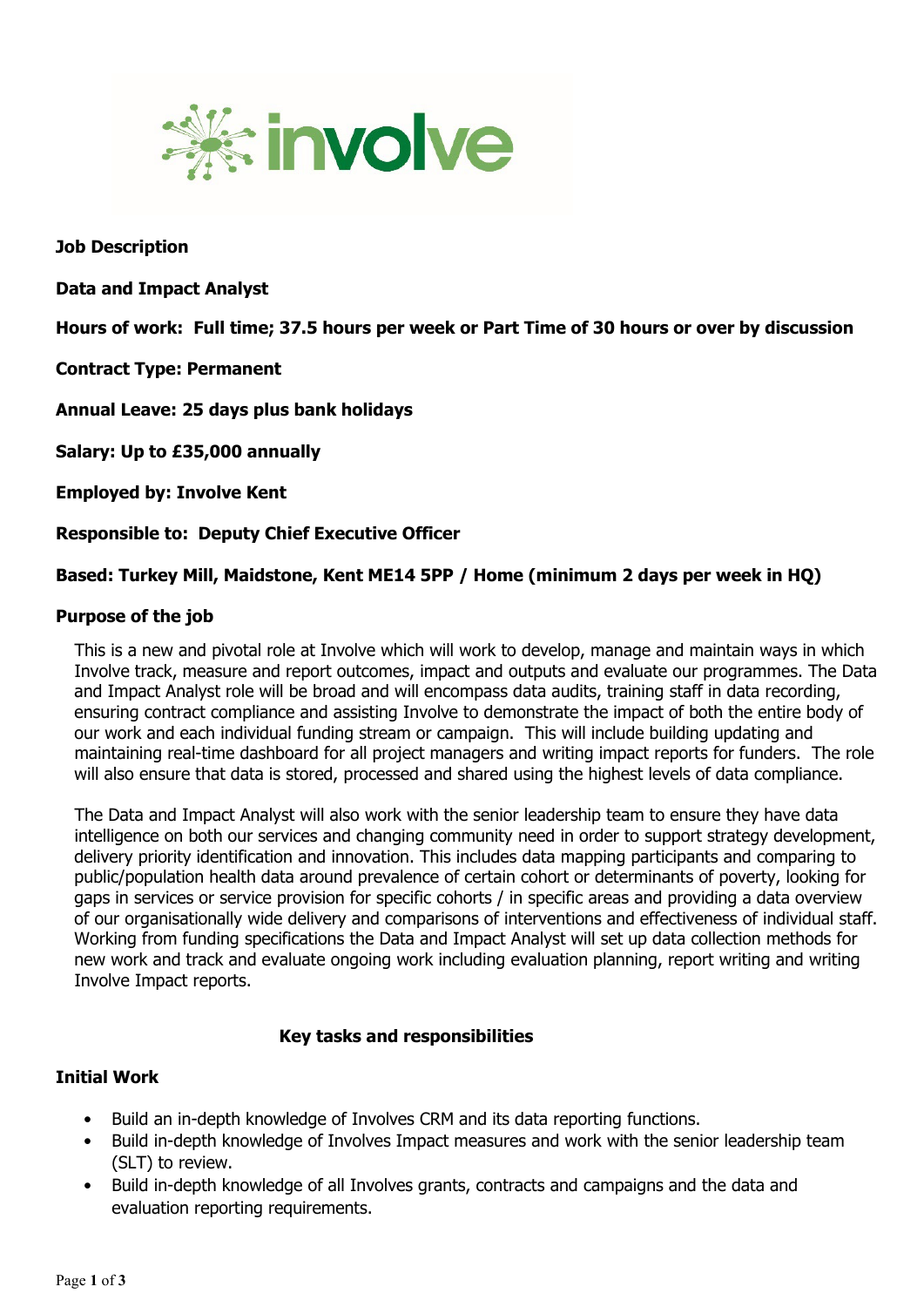• Build data tracking dashboards for each individual project / or funding stream for managers to track outputs, impact and outcomes.

# **Project tracking and evaluation**

- The collection and analysis of Monitoring and Evaluation evidence to evaluate our Services and **Campaigns**
- Providing evidence to demonstrate Involves impact against our strategic goals
- Improving or developing impact measures and theories of change, reviewing data capture methods and implement improvements where needed.
- Creating internal and external reports evidencing the impact Involve has across its workstreams
- Support the collection and analysis of qualitative and quantitative evaluation data for services and campaigns
- Arrange, conduct and support evaluation activities (such as interviews and focus groups with Involves service customers and staff)
- Arrange, code and thematically analyse qualitative evidence collected
- Research and apply creative and accessible evaluation methods to facilitate best engagement and participation with Involves evaluation work
- Support the development and implementation of co-produced evaluation
- Work alongside peer-researchers when required
- Support the dissemination of evaluation reports, findings and recommendations with key stakeholders and research participants
- Support the development of consistent evaluation practices
- Keep up to date with latest thinking on evaluation and impact measurement
- Management of data audits, including data quality, contractual compliance and implements process and systems to improve data recording across the organsiation.
- Training Staff in data inputting and capture
- Build, maintain and use tools to compare interventions
- Report on data by demographics ensuring that we build knowledge around which cohorts have the best outcomes.
- Build a library of client case studies and mapping themes, reporting on qualitative outcomes.
- Project manage reporting for all Involves projects and ensure reports are available to heads of and SLT in a timely manner.
- Work to deadlines to produce funder reports, involve impact reports and project evaluations.
- Manage the Data Analytics and evaluation officer and support their development.

## **Innovation and new programmes**

- Use evaluation results to identify key areas for further research, and liaise with other wider team members to develop these further
- Work with the innovations team to develop data lead approaches to applying for grants and contracts.
- Work closely with the CEO, Deputy CEO and Fundraiser to identify new opportunities, especially pilot projects to be evaluated and extended, which enable Involve to fulfil our mission and vision
- Undertake research and work closely with communities and stakeholders to identify gaps in services, or needs which could be met, to design new initiatives
- Assess and evaluate impact of Involve as an organisation; collate and analyse data eg personal outcome data, number of activities and attendees, and write reports for management trustees and funders
- Compare interventions and make recommendations to SLT on most effective pathways, (ie clients with COPD are most improved by physical activity interventions)
- Ensuring that clients are shaping Involves work